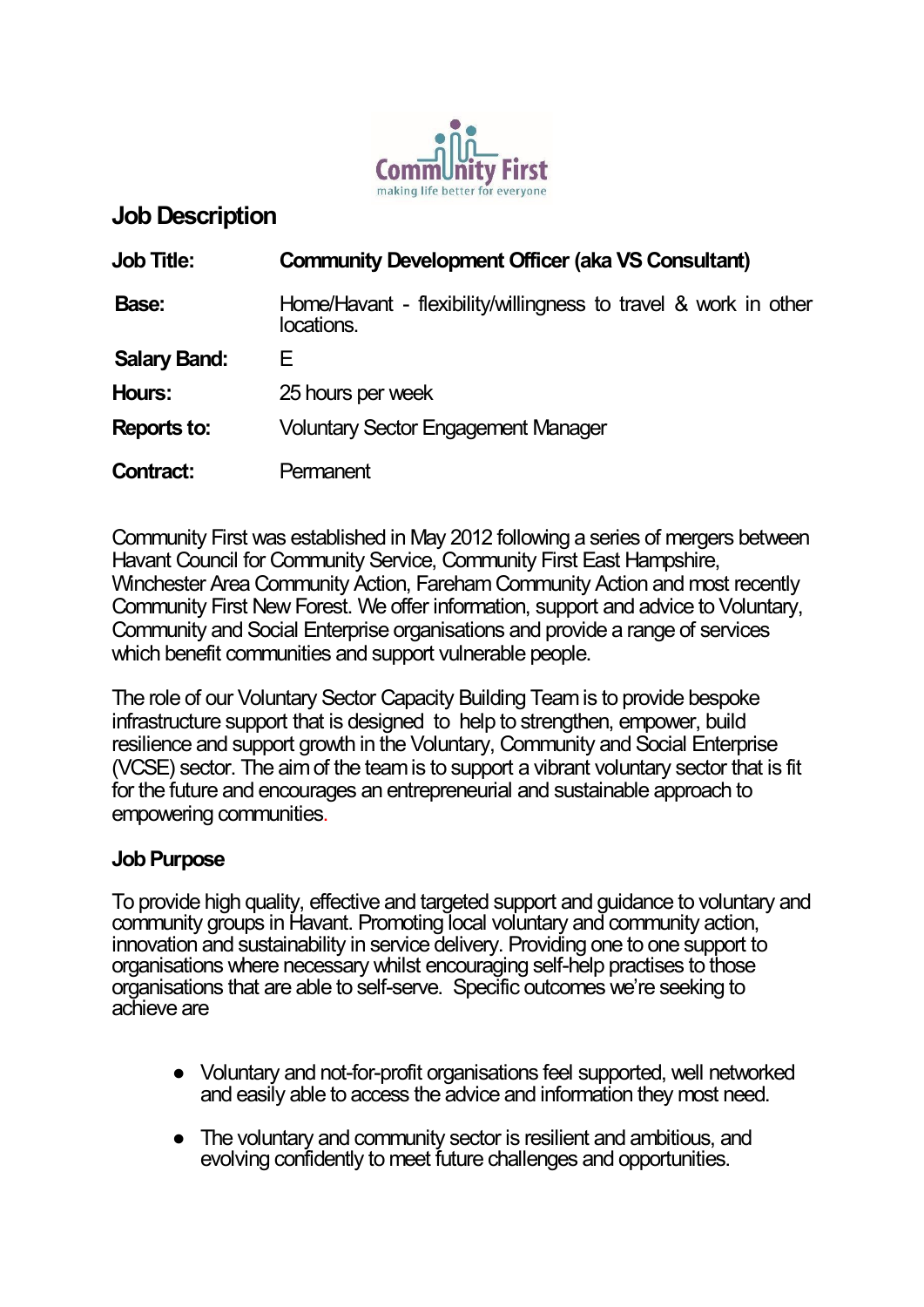# **Responsibilities**

- To work collaboratively as part of the Voluntary Sector Capacity Building Team and wider Community First staff team to offer a quality support service to voluntary and community organisations.
- To assist local VCSE organisations in accessing appropriate funding and business planning support. Offering mentoring, guidance and programmes of training, in partnership with our Training Team, in order to support VCSE organisations to achieve their aims.
- Provide an information service to promote the work of voluntary sector organisations including the development of community directories.
- Proactively promote membership of Community First, in partnership with our Marketing department.
- Work with current or aspiring voluntary and community organisations to identify their challenges, development needs and opportunities in order to work towards a sustainable future.
- To support and mentor voluntary organisations in embracing change programmes that respond to our commissioner's transformation requirements.
- To organise events and forums to benefit residents and voluntary organisations.
- To ensure a good working knowledge of the voluntary sector and communities across our geographical area, in order to promote partnership working, identify gaps and offer bespoke support.
- To attend and organise relevant network and partnership meetings across the district, supporting the strategic development of organisations and representing the sector.
- To partner and work alongside staff in statutory organisations e.g. District Councils, County Council, NHS and Police.
- To build and maintain positive working relationships with local communities and organisations, to include the statutory and commercial sectors.
- To keep up to date with relevant legislation, policy and best practice.
- Keep the information on our #Connects group support website pages fresh and up to date.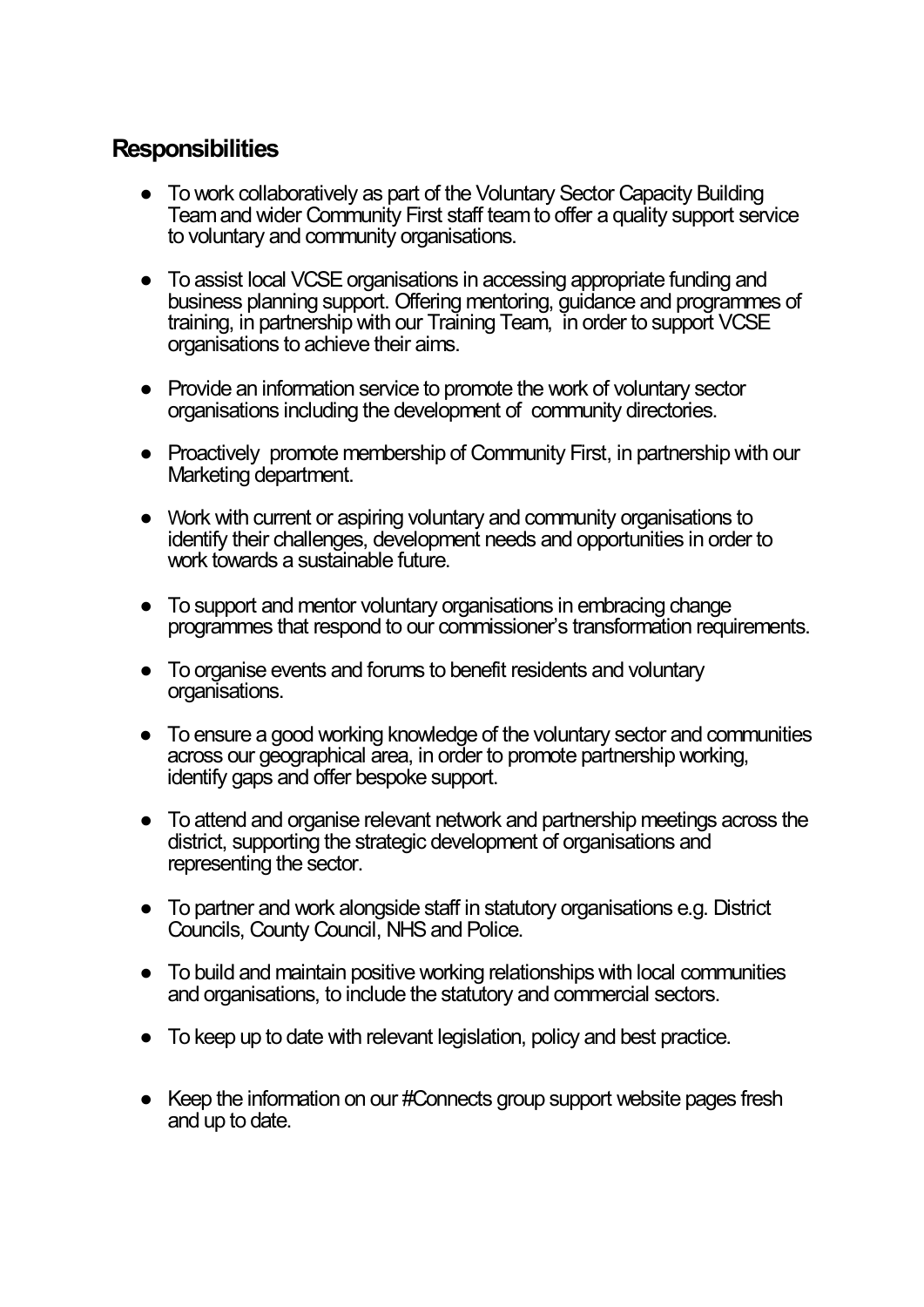- Support the development and use of new IT support in the form of self-help toolkits.
- To record in Community First's CRM and produce timely and accurate reports showing outputs and outcomes delivered against set targets.
- Ensure excellent customer service and satisfaction from service users and service commissioners.
- To embrace and respond to the dynamic nature of our internal organisation change programmes.
- To undertake any other duties which are relevant to the post and/or duties which may be requested and which are relevant to this service/ SLA agreements and contracts

## **Key Deliverables**

- To ensure the key performance measures set out by Hampshire County Council & Local District Councils are met.
- Actively promote membership aiming to sign up all groups supported as members of Community First.

## **Standard Terms Common to all Job Descriptions**

- To promote Community First's Equal Opportunities and Diversity policy.
- To comply with all Community First policies and Conditions of Service as laid out in the Community First Staff Handbook.
- In discharging the duties of the post to have due regard to the provisions of Health & Safety at work legislation.
- To undertake such additional responsibilities appropriate to the role as maybe required and agreed by the funding partners, commensurate with the grade and responsibilities of the post.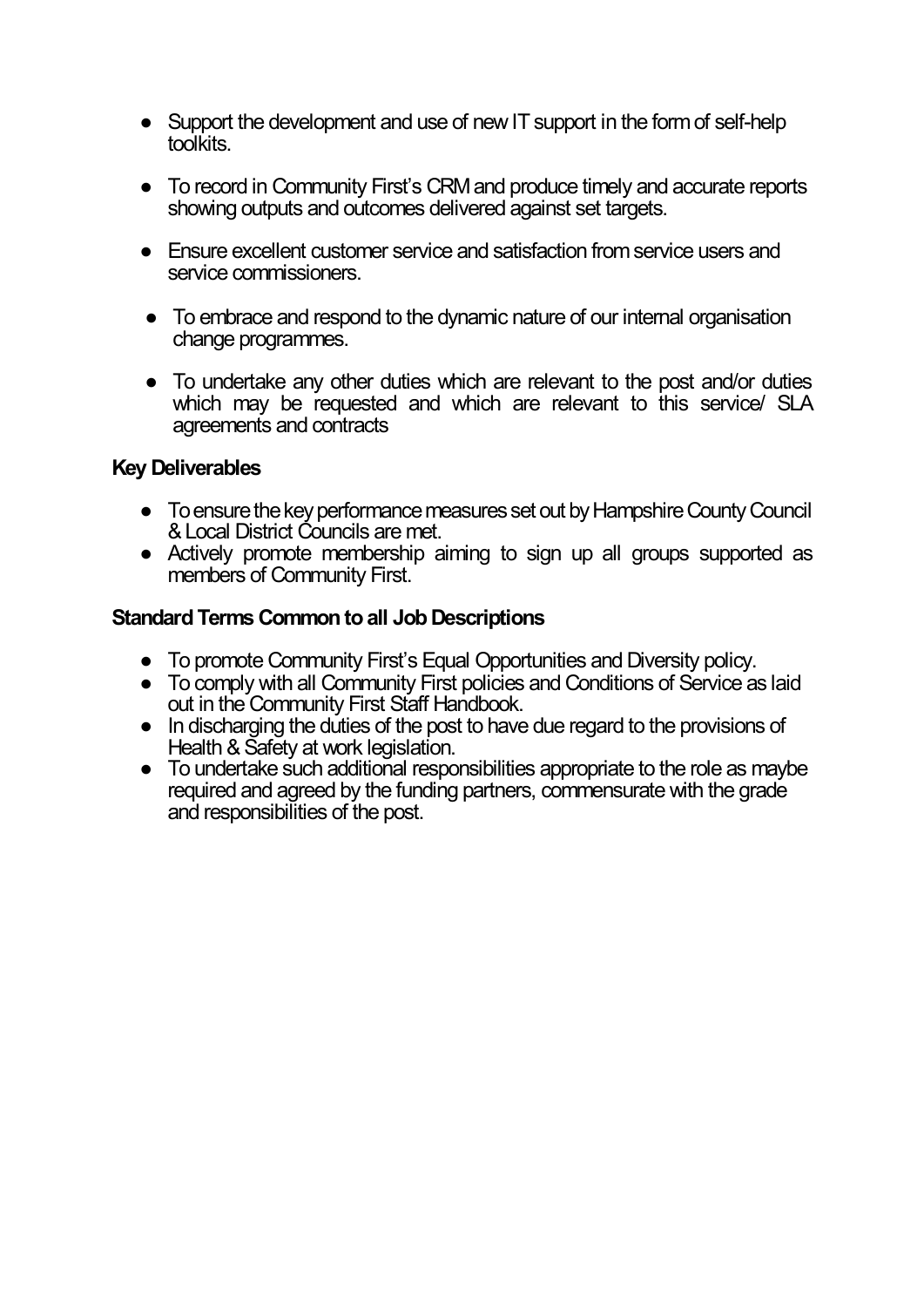

# **Person Specification**

### **Essential skills and experience**

- ❖ Experience of supporting, empowering and giving 1:1 support to voluntary and community groups.
- ❖ A good working knowledge of legal structures and governance requirements for community and voluntary groups.
- ❖ Previous experience of constructing funding bids/grant applications and a good working knowledge of major and smaller grant making bodies.
- ❖ Effective communication skills, including the ability to network across all sectors. Good presentation skills and a willingness to present in meetings.
- ❖ A good up to date working knowledge of the voluntary sector generally and the challenges and opportunities.
- ❖ Knowledge and experience of partnership working with public, private and voluntary sector organisations and supporting local partnerships.
- ❖ Experience of community engagement, mapping services and identifying gaps.
- ❖ Ability to work on your own initiative and as part of a wider team.
- ❖ Excellent administrative and organisational skills, including time management and record keeping, to meet multiple deadlines and agreed objectives and targets.
- ❖ The personal resilience and ability to work under pressure, meet deadlines and embrace change and transformation.
- ❖ A willingness to work outside the office environment, occasional unsocial hours including weekends and evenings and travel throughout Hampshire.
- ❖ Experience of Microsoft & Google applications, including Word, Excel, Google Docs / Mail and PowerPoint
- ❖ A commitment to the principles of equality, confidentiality and data protection.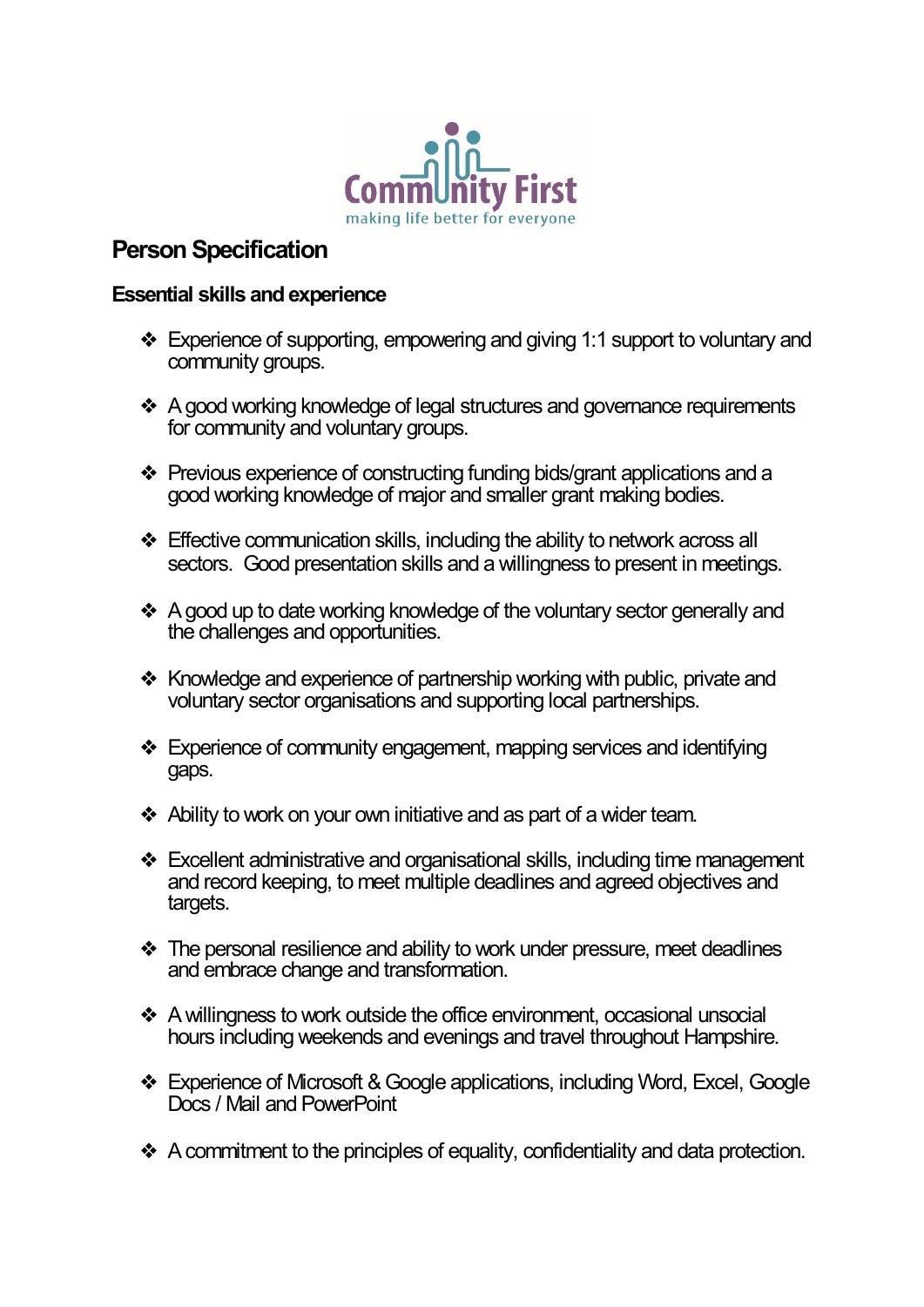### **Desirable skills and experience**

- ❖ A good working knowledge of statutory organisations including local authorities, NHS, Police, Fire and Rescue.
- ❖ Experience of working with the financial issues being experienced by community organisations.
- ❖ Experience of having worked in a volunteering setting alongside volunteers.
- ❖ Good local knowledge of Havant Borough Council area.

### **Qualifications**

❖ A good standard of education (e.g. GCSE's or equivalent including Maths and English).